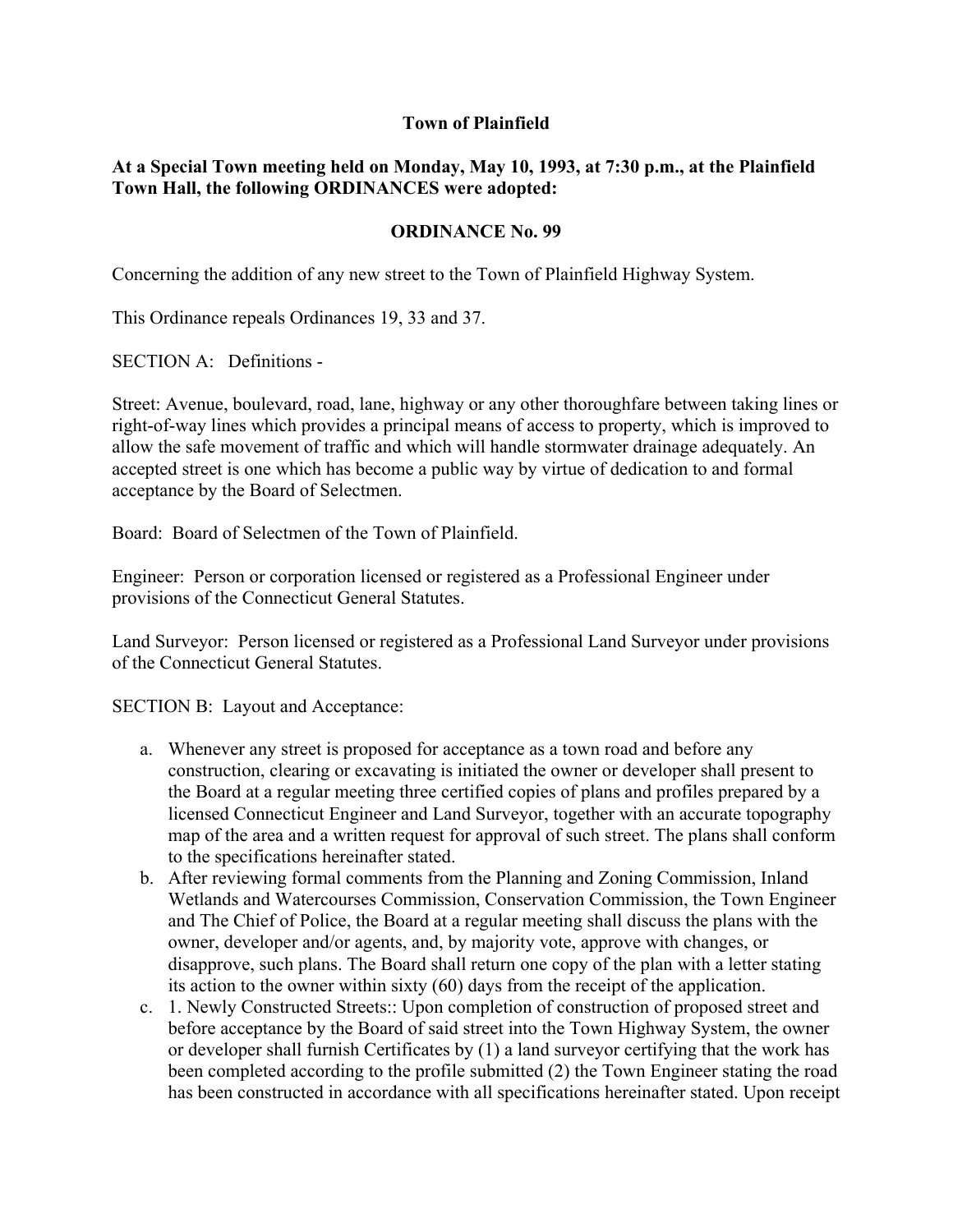of such Certificate, such road shall be finally accepted by the Board into the Town Road System subject to (d), (e) and (f) below.

- c. 2. Existing Accessway: The owner shall submit geotechnical borings and a report by an engineer stating the the proposed street and complies with the Town standards. A unanimous vote by the Board shall be required to waiver these requirements unless in the case where the Board proposes that it is in the Town's best interest to accept the street, and the Board is the applicant then a majority vote to waiver is required. Final acceptance of the road is subject to (d), (e) and (f) below.
- d. Final acceptance of the road by the Board shall be entered into its minutes and filed by the Board with the Town Clerk.
- e. The owner shall convey the accepted street by warranty deed to the Town. Such deed shall first be reviewed and approved by the Town Attorney, the Town Engineer and the Board before filing.
- f. The applicant shall file with the Town Clerk one set of the plans signed by the First Selectman.

SECTION C: Construction and Design Specifications:

- 1. Roads (except as varied herein) be designed to conform to "Local Rural Roads," Chapter V, "A Policy On Geometric Design of Highway and Street," American Association of State Highway and Transportation Officials, 1984 and subsequent revisions. Exceptions to the standards above shall also be by certification from the Town Engineer that in the particular case such standards are irrelevant and not applicable.
- 2. Cross Section: Any street shall contain a minimum "right-of-way" of fifty (50) feet unless a waiver is granted by the Board. The traveled way of any street shall have a minimum width of thirty (30) feet, unless a waiver is granted by the Board. The Board shall have no authority to reduce the traveled way to less than 24 feet. No dead-end street shall be approved by the Board except that a turnabout of eighty (80) feet diameter be constructed. There shall be no brush, trees or boulders within six (6) feet of the traveled way. Road cross sections shall be designed by a Professional Engineer.
- 3. Grade and contour: Slopes shall be finished in a neat manner and where streets are cut or filled the side slope shall not be steeper than one foot vertical to two feet horizontal, unless the permanence of the slope shall be otherwise proven adequate by the owner or developer to the satisfaction of the Board.
- 4. Drainage: Catch basins and culvert pipe of a minimum diameter of 15" shall be installed at each corner of all intersections and catch basins at a maximum of every three hundred (300) feet on each side of the road, except as may be varied by written permission of the Board. All culvert pipe shall be reinforced concrete or other material approved by the Town Engineer and shall be covered with a minimum of 18 inches of well graded gravel. It shall be assumed that sub-surface drainage is required. The applicant shall prove by exploration that sub-surface drainage is not required if it is to be omitted.
- 5. Drainage rights: All necessary drainage rights and/or easements for maintaining drainage over or under adjoining lands shall be procured by the developer at no cost to the Town of Plainfield and shall be conveyed to the Town as a part of the deed set forth in B(f).
- 6. Utilities: All utilities shall be in place before final grading and compacting of streets.